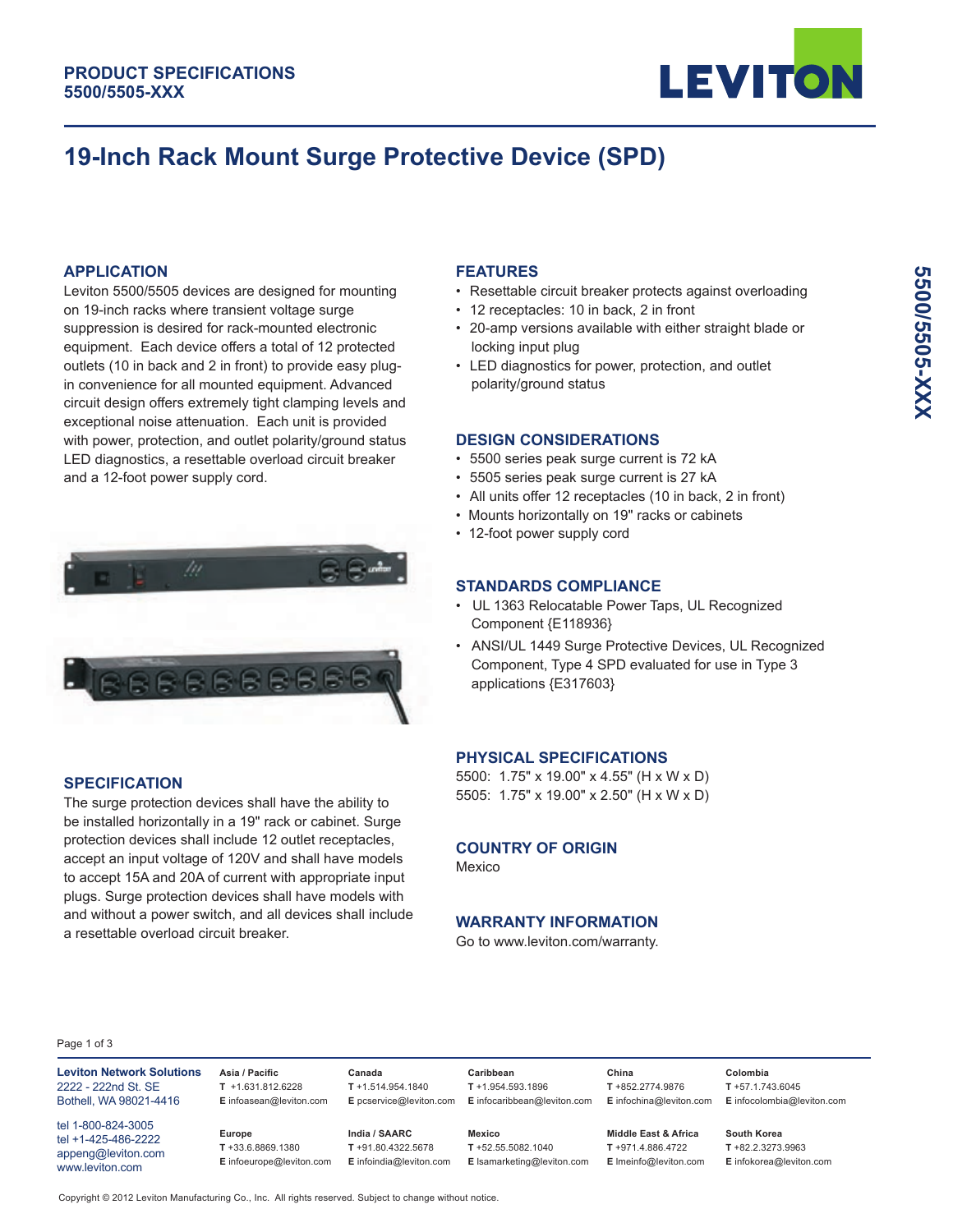### **PRODUCT SPECIFICATIONS 5500/5505-XXX**



| <b>STANDARD SPECIFICATIONS</b>                              |                                                             |                         |          |  |  |  |
|-------------------------------------------------------------|-------------------------------------------------------------|-------------------------|----------|--|--|--|
| <b>Electrical Specifications</b>                            | 5500-190/-15N/-15L/-NL                                      | 5500-192/-20N/-20L/-2NL | 5505-190 |  |  |  |
| Rated Line Voltage                                          | 120 <sub>V</sub>                                            | 120V                    | 125V     |  |  |  |
| Max. Load Current                                           | 15A                                                         | 20A                     | 15A      |  |  |  |
| Max. Continuous Operating Voltage                           | 135V<br>135V                                                |                         | 150V     |  |  |  |
| <b>Operating Frequency Range</b>                            | 50/60Hz                                                     |                         |          |  |  |  |
| Circuit Type                                                | Staged-Multi Component Series                               |                         |          |  |  |  |
| Max. Single-Pulse Transient Current<br>(8x20 µs, Amps peak) | 33,000A                                                     | 10,000A                 |          |  |  |  |
| Peak Surge Current                                          | 72kA                                                        | 27kA                    |          |  |  |  |
| EMI/RFI Noise Rejection @ 100 Hz - 30 MHz                   | $-10$ to $-35dB$                                            | $-5$ to $-40dB$         |          |  |  |  |
| Cat. A Ringwave (6kV, 200A, 100kHz)                         | 190V                                                        |                         |          |  |  |  |
| Cat. B Ringwave (6kV, 500A, 100kHz)                         | 210V                                                        |                         |          |  |  |  |
| Cat. B Impulse (6kV, 3kA, 8x20 µs)                          | 310V<br>310V                                                |                         |          |  |  |  |
| Clamping Voltage (8x20 µs @ 500A)                           | 330V                                                        | 400V                    |          |  |  |  |
| <b>Physical Specifications</b>                              | 5500-190/-15N/-15L/-NL                                      | 5500-192/-20N/-20L/-2NL | 5505-190 |  |  |  |
| <b>Operating Temperature Range</b>                          | $-10^\circ$ C to 60 $^\circ$ C                              |                         |          |  |  |  |
| Storage Temperature Range                                   | $-35^\circ$ C to 60 $^\circ$ C                              |                         |          |  |  |  |
| Dimensions (H x W x D)                                      | 1.75" x 19.00" x 4.55"<br>$1.75" \times 19.00" \times 2.5"$ |                         |          |  |  |  |

| 5500/5505 SERIES RACK MOUNT SURGE PROTECTIVE DEVICE (SPD) |                       |            |           |                  |             |               |                |                   |                           |                        |
|-----------------------------------------------------------|-----------------------|------------|-----------|------------------|-------------|---------------|----------------|-------------------|---------------------------|------------------------|
| Part No.<br><b>Footprint</b>                              | On/Off Switch         |            | Input     |                  |             | Output        |                |                   |                           |                        |
|                                                           |                       | <b>Yes</b> | <b>No</b> | Input<br>Voltage | <b>Amps</b> | Input<br>Plug | Cord<br>Length | Output<br>Voltage | Receptacle<br><b>Type</b> | Receptacle<br>Quantity |
| 5500-190                                                  | Horizontal/Rack Mount | $\bullet$  |           | <b>120V</b>      | <b>15A</b>  | $5-15P$       | 12'            | 120V              | $5-15R$                   | 12                     |
| 5500-192                                                  | Horizontal/Rack Mount | $\bullet$  |           | <b>120V</b>      | 20A         | 5-20P         | 12'            | <b>120V</b>       | 5-20 <sub>R</sub>         | 12                     |
| 5500-20L                                                  | Horizontal/Rack Mount | $\bullet$  |           | <b>120V</b>      | 20A         | $L5-20P$      | 12'            | <b>120V</b>       | 5-20 <sub>R</sub>         | 12                     |
| 5500-15N                                                  | Horizontal/Rack Mount |            | ٠         | 120V             | 15A         | $5-15P$       | 12'            | <b>120V</b>       | $5-15R$                   | 12                     |
| 5500-20N                                                  | Horizontal/Rack Mount |            | ٠         | <b>120V</b>      | 20A         | 5-20P         | 12'            | <b>120V</b>       | 5-20 <sub>R</sub>         | 12                     |
| 5500-2NL                                                  | Horizontal/Rack Mount |            | ٠         | <b>120V</b>      | 20A         | $L5-20P$      | 12'            | <b>120V</b>       | 5-20 <sub>R</sub>         | 12                     |
| 5505-190                                                  | Horizontal/Rack Mount | ٠          |           | 120V             | <b>15A</b>  | $5-15P$       | 12'            | <b>120V</b>       | $5-15R$                   | 12                     |

Page 2 of 3

| <b>Leviton Network Solutions</b>                                                   | Asia / Pacific                                             | Canada                                                            | Caribbean                                                     | China                                                              | Colombia                                                       |
|------------------------------------------------------------------------------------|------------------------------------------------------------|-------------------------------------------------------------------|---------------------------------------------------------------|--------------------------------------------------------------------|----------------------------------------------------------------|
| 2222 - 222nd St. SE                                                                | $T + 1.631.812.6228$                                       | $T + 1.514.954.1840$                                              | $T + 1.954.593.1896$                                          | $T + 852.2774.9876$                                                | $T + 57.1.743.6045$                                            |
| Bothell, WA 98021-4416                                                             | E infoasean@leviton.com                                    | E pcservice@leviton.com                                           | E infocaribbean@leviton.com                                   | E infochina@leviton.com                                            | E infocolombia@leviton.com                                     |
| tel 1-800-824-3005<br>tel +1-425-486-2222<br>appeng@leviton.com<br>www.leviton.com | Europe<br>$T + 33.6.8869.1380$<br>E infoeurope@leviton.com | India / SAARC<br>$T + 91.80.4322.5678$<br>E infoindia@leviton.com | Mexico<br>$T + 52.55.5082.1040$<br>E Isamarketing@leviton.com | Middle East & Africa<br>T +971.4.886.4722<br>E Imeinfo@leviton.com | South Korea<br>$T + 82.2.3273.9963$<br>E infokorea@leviton.com |

Copyright © 2012 Leviton Manufacturing Co., Inc. All rights reserved. Subject to change without notice.